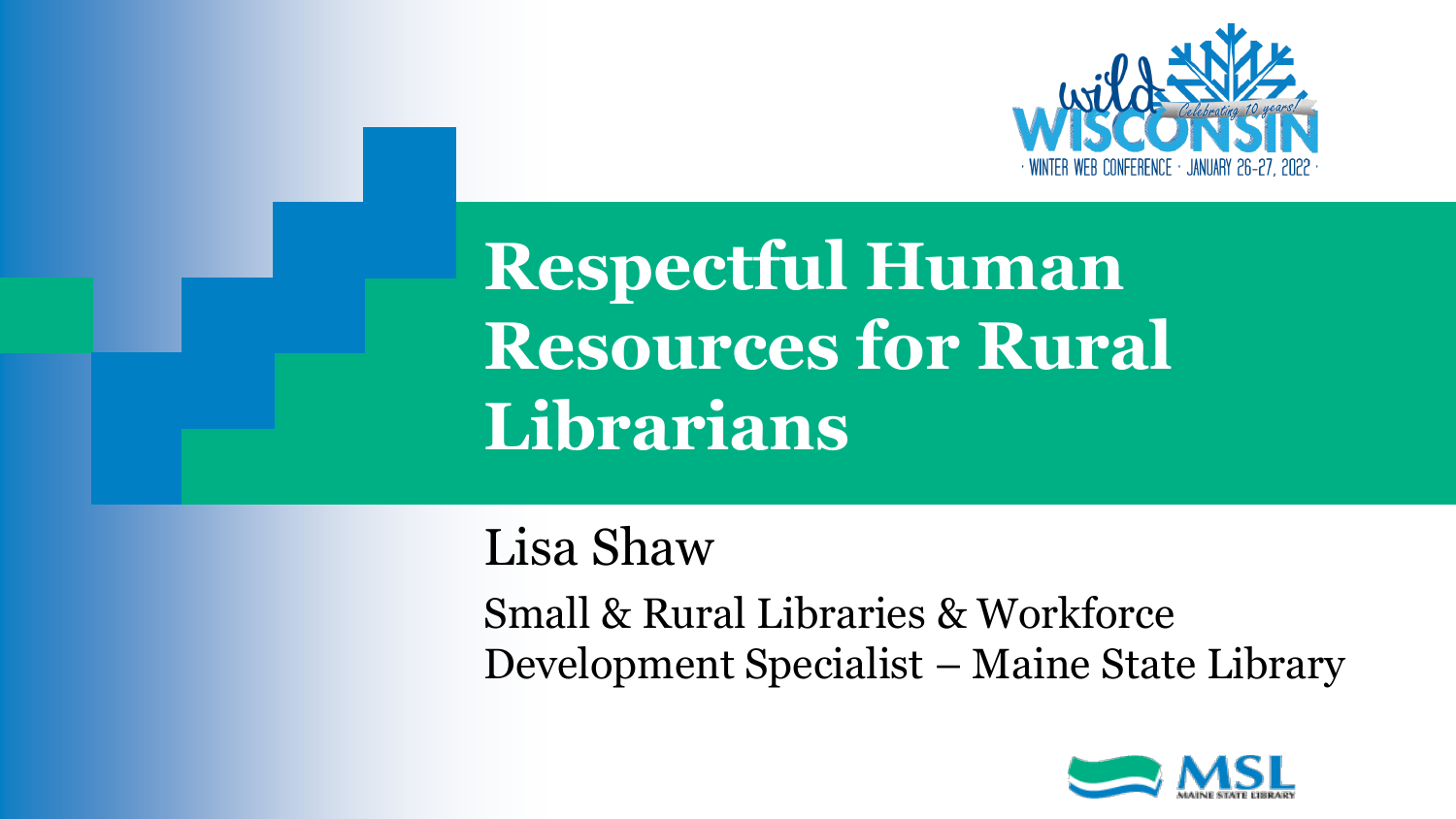# Scope of Presentation

- Many employer laws affect entities with 15+ employees; for municipal departments, this includes *all* the municipal departments.
- Non-profits are generally subject to the *same* employment regulations as for-profits.
- We will be *briefly* touching on requirements.
- Today's focus is on *respect* and *best practices* versus entirely legal obligations.
- We cannot cover *everything* today, but we will hit the important highlights and provide resources.



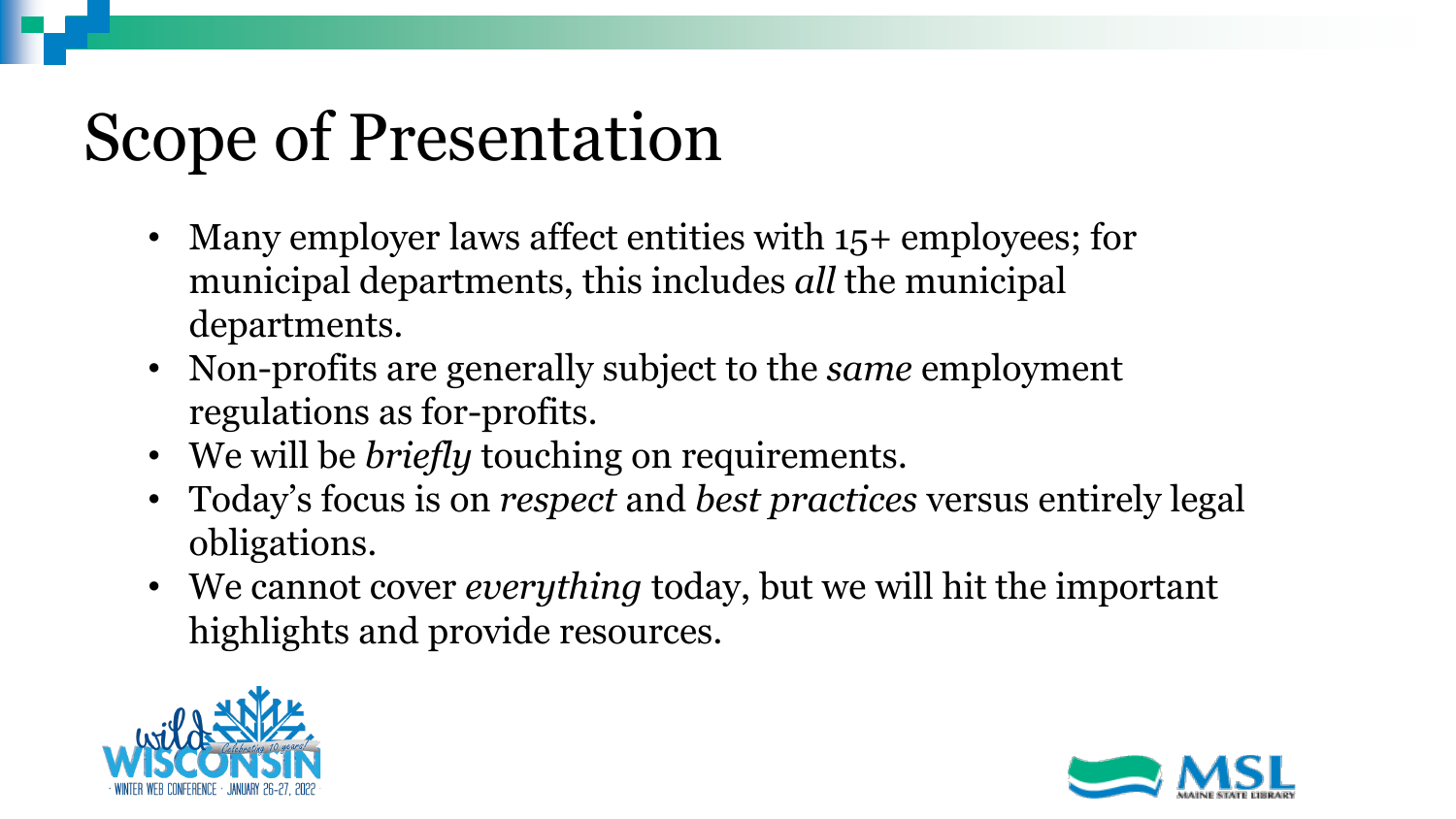# Non-Negotiables

- Labor law (local, state, and federal)
- Time sheets and other required documentation
- Job descriptions and fair hiring practices

[There will be a list of resources both general and specific to Wisconsin included in the handouts.]



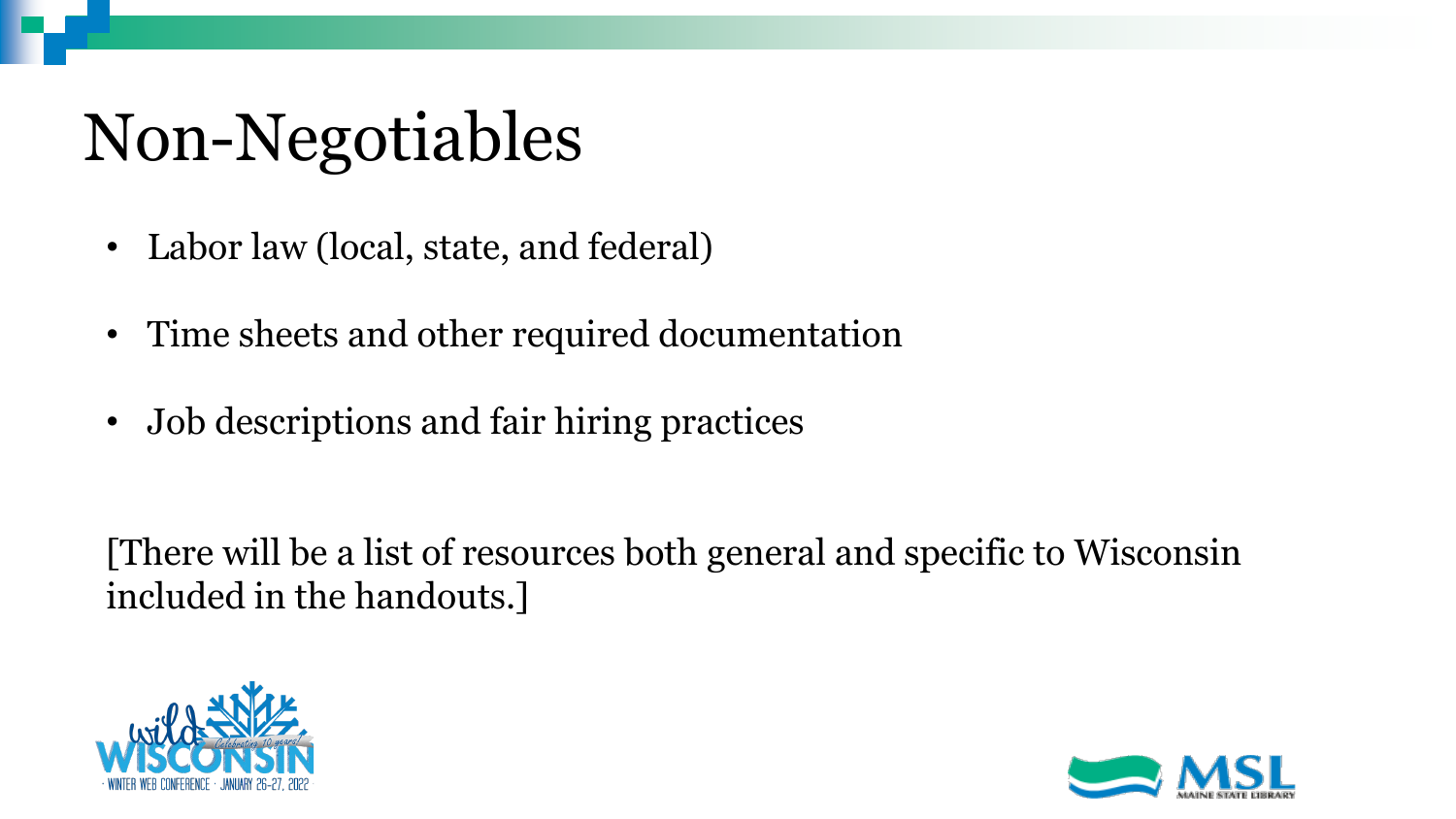Job Descriptions, Interviewing, Termination

## **INCLUSIVE HIRING AND COMPASSIONATE FIRING**



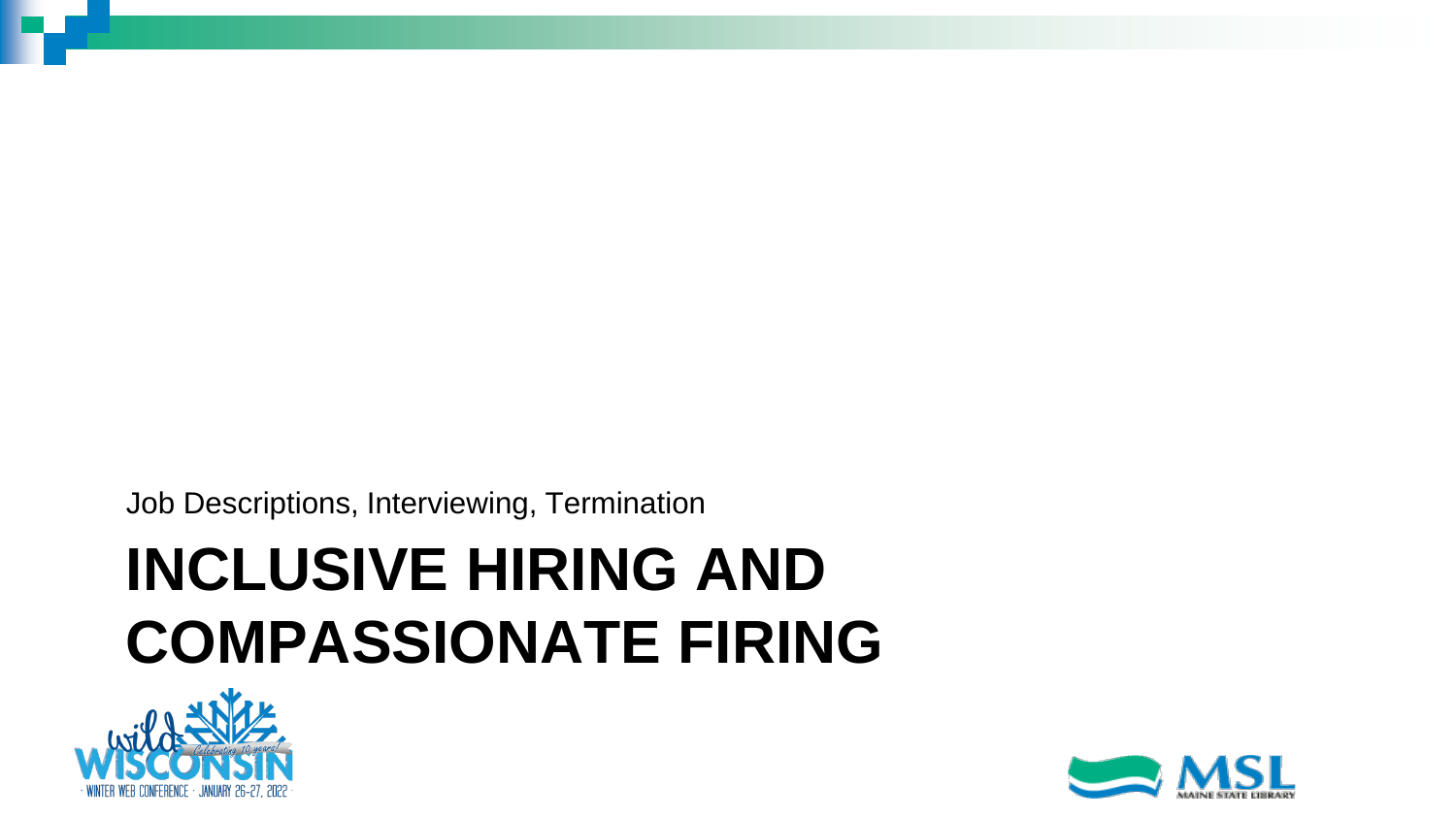# Posting a Job Listing

Before Posting a Job, Consider the Following:

- Review the essential functions of the job.
- What kinds of interview questions will help determine if an applicant can perform the functions of the job?
- Review how you advertise and recruit for positions. Do you reach all areas of the community, or are some groups excluded? Note that word-of-mouth or employee referral methods of recruitment may be unlawful if the current workforce is not representative of the area population.
- If using an application form, carefully review it to ensure that it does not ask for discriminatory, irrelevant, or nonessential information.
- Consider if barriers exist for applicants using wheelchairs, those who have hearing or vision impairments, learning disabilities, or other disabilities.
- When advertising, be careful about the language you use. Ads which imply or express an unlawful preference or limitation such as, "young, energetic" (which can imply age discrimination) should be avoided.

#### [Source: **Fair Hiring and Avoiding Discriminatory Interview Questions**

<https://dwd.wisconsin.gov/er/civilrights/discrimination/interviewquestions.htm> Retrieved January 24, 2022]



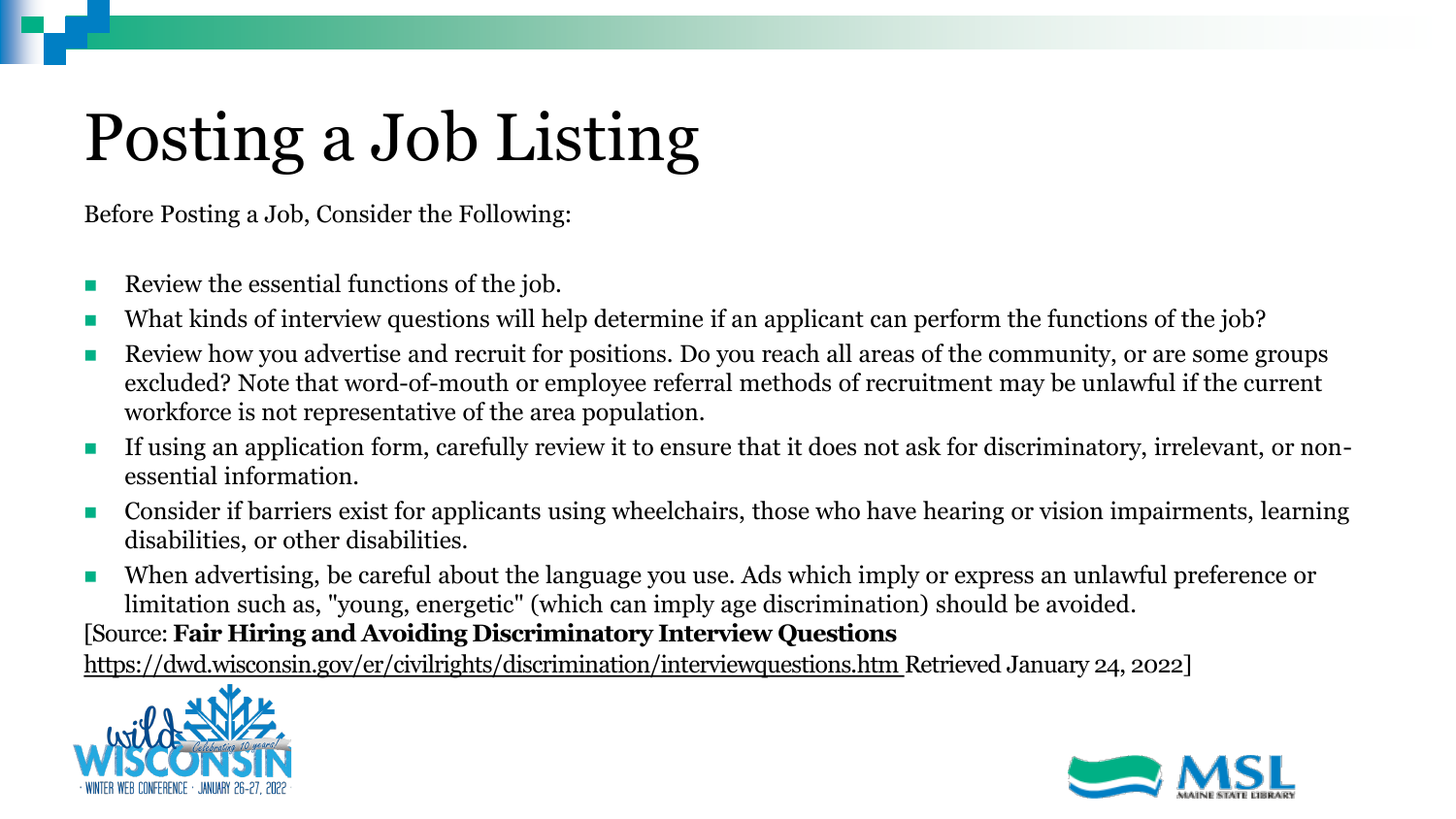# Interview Questions

### ◼ Questions to *Avoid*

- Race
- Sex
- National Origin
- Age
- Religion
- Pre-employment offer inquiries about physical/mental disabilities/limitations
- Physical limitation questions
- Financial questions (unless job-related)
- Personal Background Questions (that would touch on or hint at any of the above)

### ◼ *Acceptable* Questions

- What felt unfair to you in your last job?
- Are you able to meet the attendance requirements of the job?
- Do you have a reliable method of transportation?
- Are you able to perform the physical and mental aspects of the job with or without accommodation?
- Are you able to work overtime if required?
- Are you legally authorized to work in the US?



[Source: Don Phin – Speaker, Trainer, Coach, Author, Investigator and Employment Law Expert <http://www.linkedin.com/in/donphin/> [https://www.donphin.com/\]](https://www.donphin.com/)

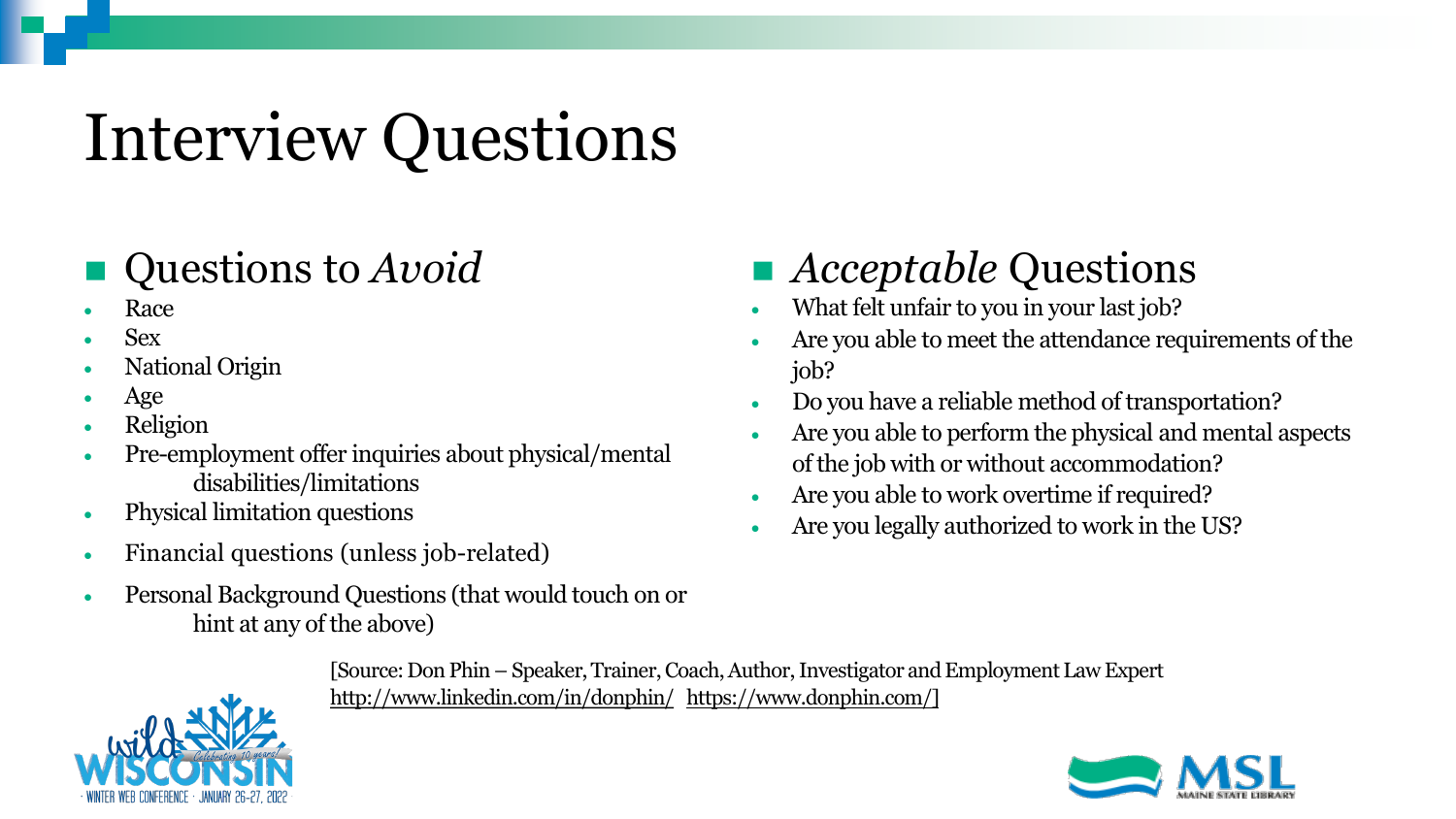## Termination – Dos and Don'ts

### Don't

- Terminate an employee in public
- Make a scene
- Lie about the reason for termination to "soften the blow"
- Tell them how bad you feel about doing it. [They feel much worse and don't care about how you feel doing it.]
- Tell others ["blab"] about the termination
- Get into an argument with the employee about it

### Do it...

- Toward the end of the day [if possible]
- Mid-week [if possible] Monday is too stressful, and Friday gives the employee the entire weekend to wallow in their upset
- In a private setting, but not in your office [neutral area]

[Source: Don Phin – Speaker, Trainer, Coach, Author, Investigator and Employment Law Expert <http://www.linkedin.com/in/donphin/> [https://www.donphin.com/\]](https://www.donphin.com/)



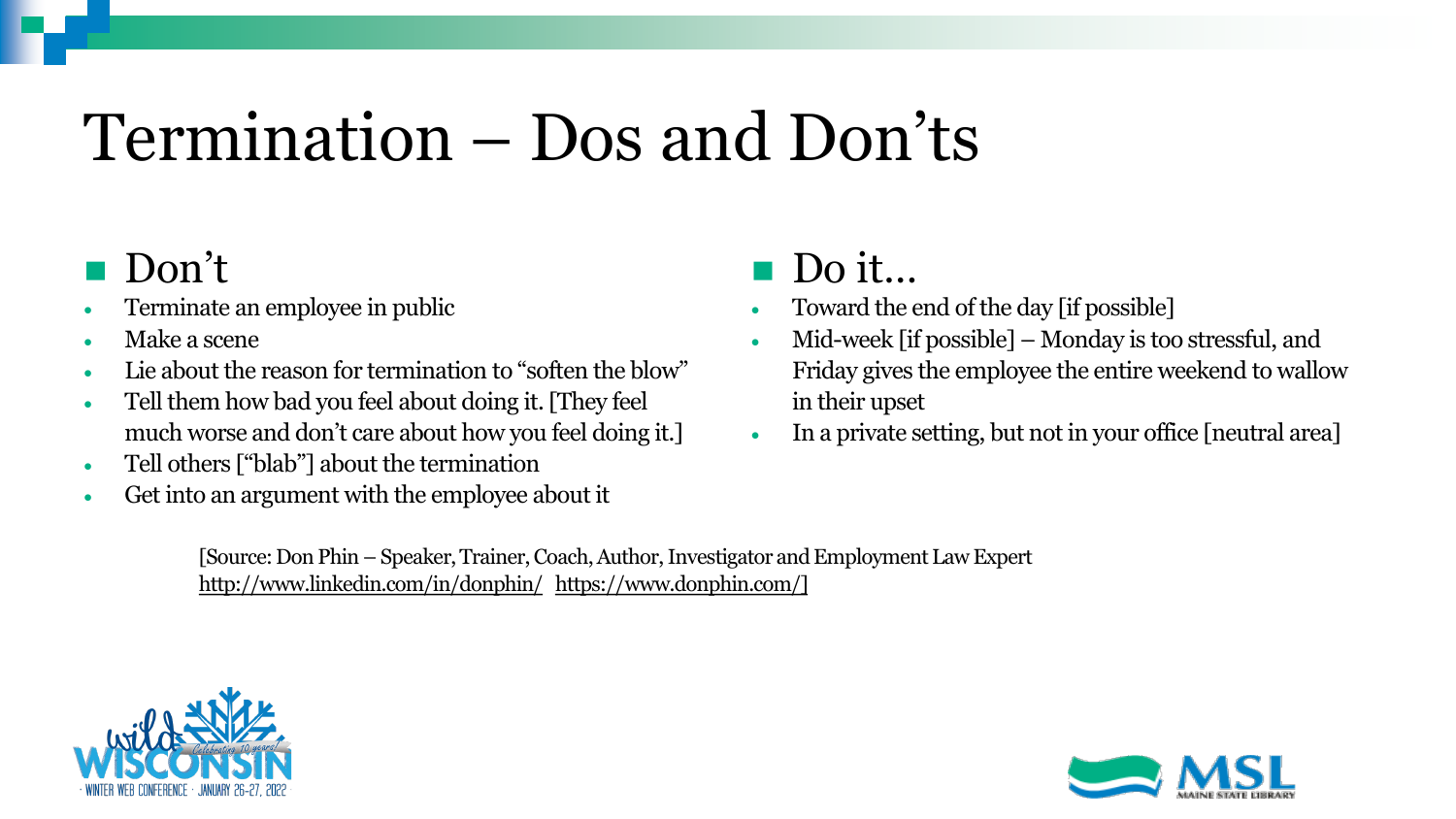Concerns, Successes, Continuing Professional Development

## **EVALUATIONS**



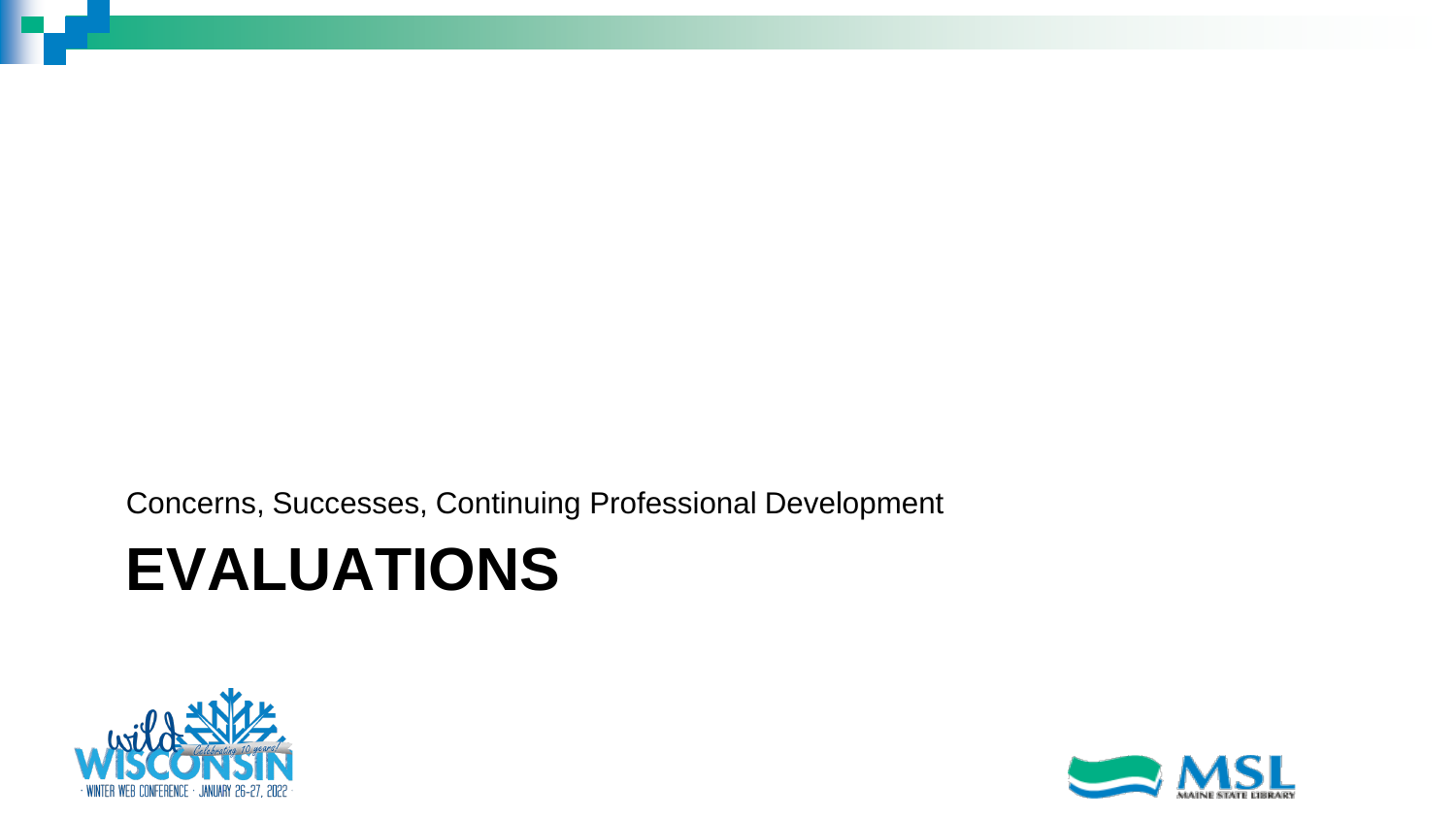### *"If you are hearing about an issue for the first time at your evaluation, then I have failed as a manager."*

*-Wisdom from a former and well-respected city manager*



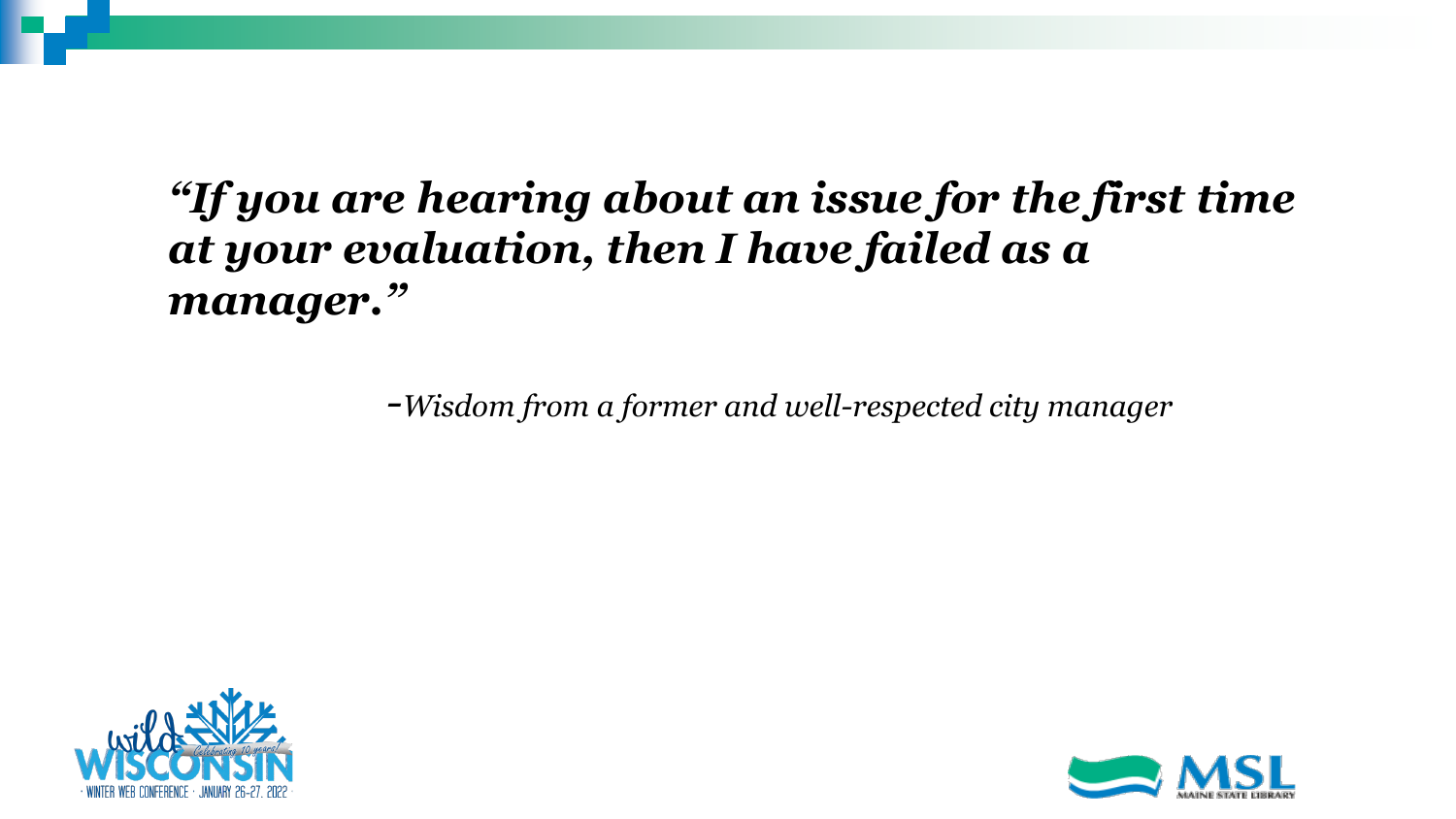Document concerns, s*uccesses*, and o*pportunities for growth.*

### *"Sometimes I win; sometimes I learn."*

*-Wisdom from a trusted workforce development colleague*

Have your employees' backs if they make mistakes. Give them a chance to trust the learning process and *you* as a manager.



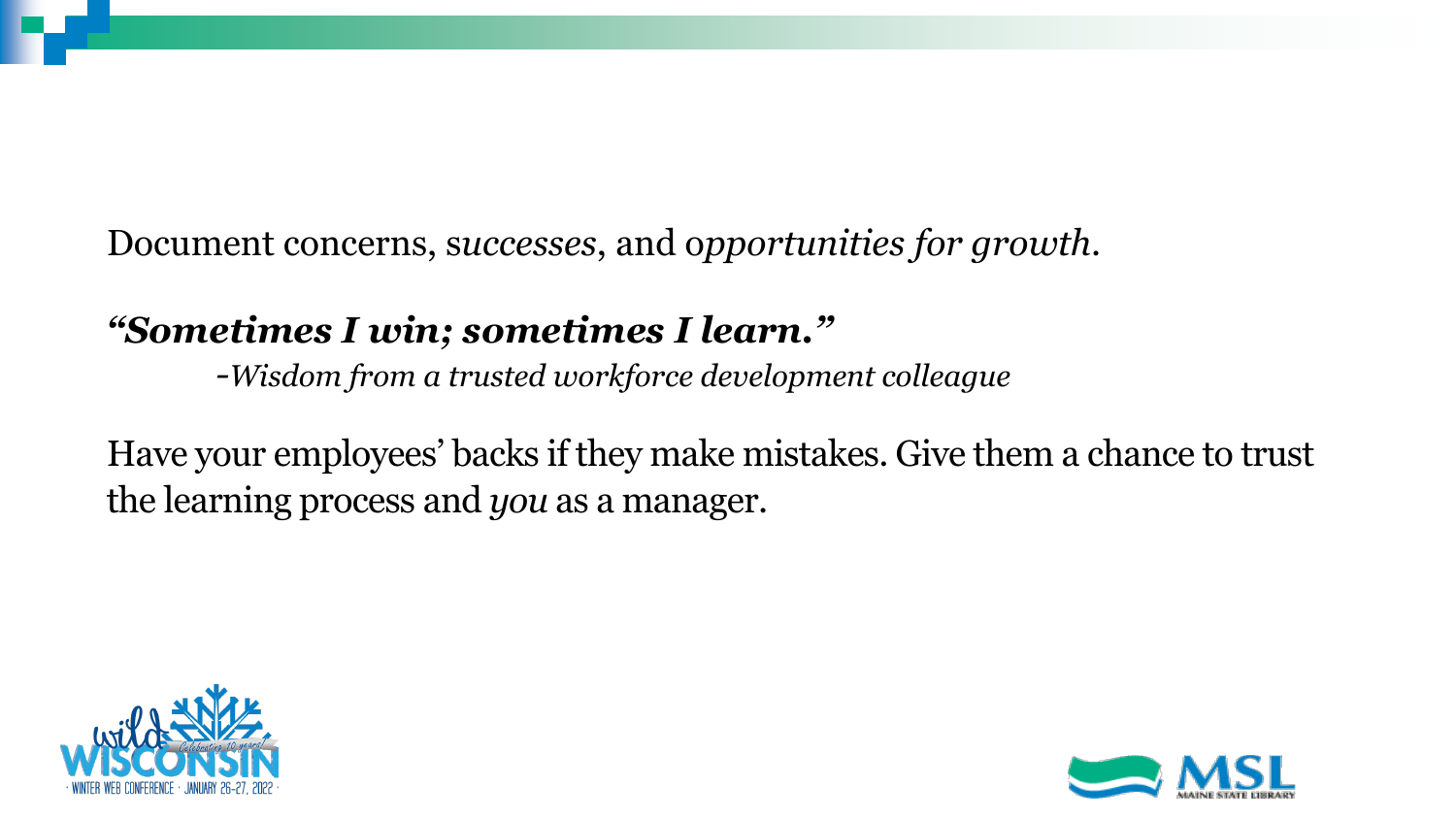## Education Should Be…

- Encouraged
- Provided
- Documented
- *Compensated*

*Don't hog all the conferences!* Budget for staff to attend along with you or even in your stead, where applicable.

Remember! Travel and conference time is *compensable* unless the employee is *of their own free will* attending on their own.



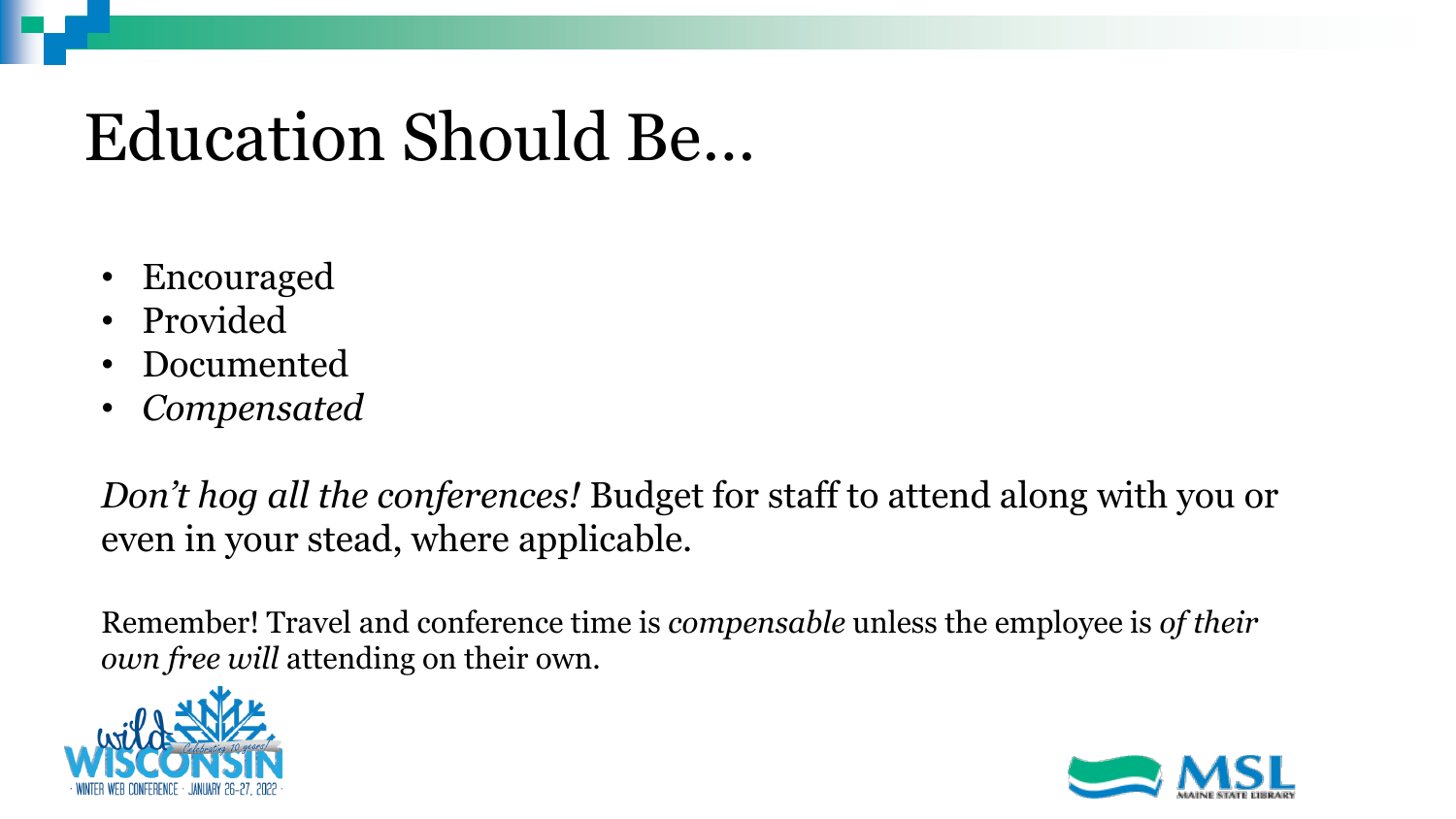ADA, Bullying, Civil Rights

## **A FAIR AND ACCESSIBLE WORKPLACE**



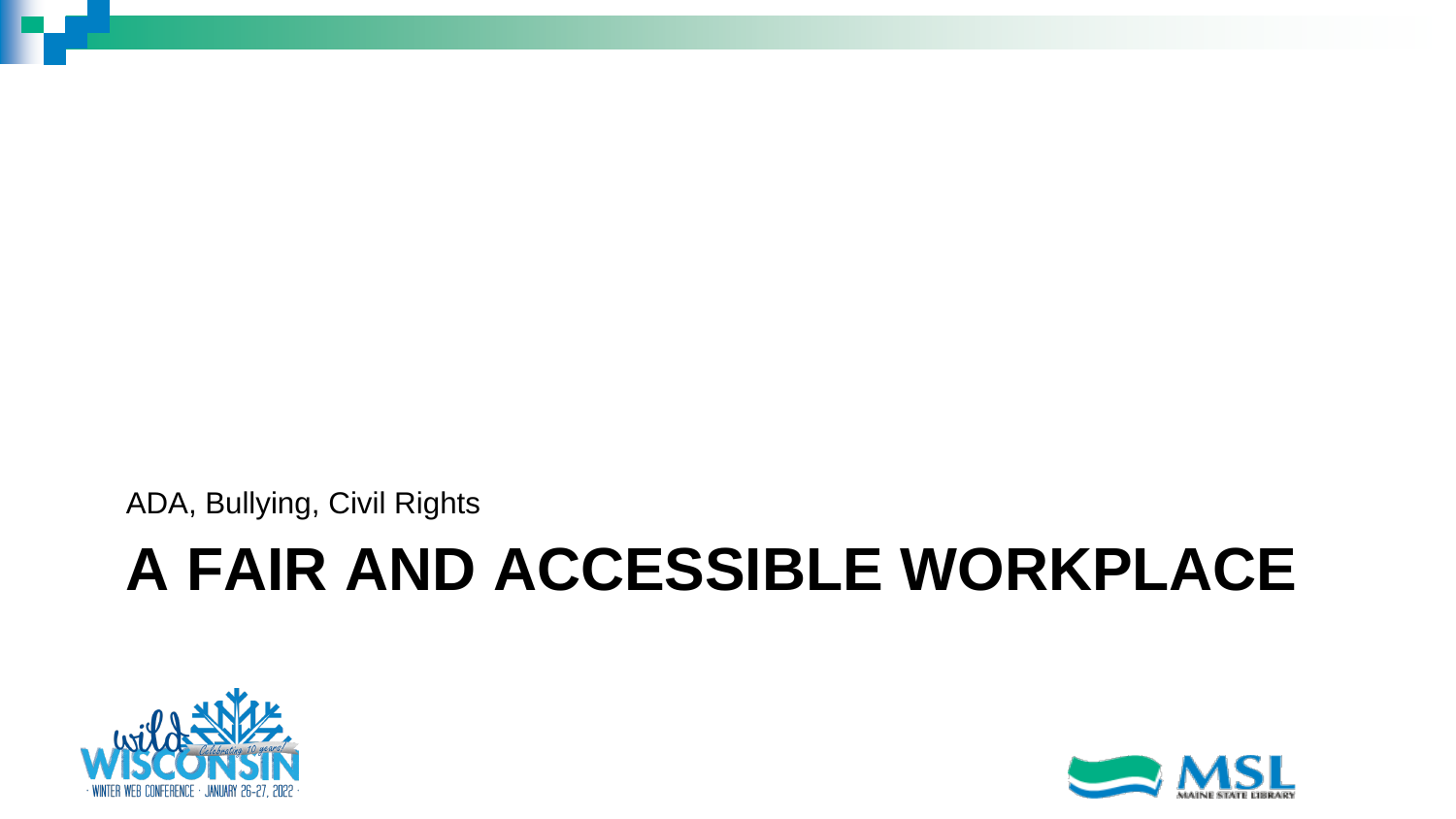## ADA

The Americans with Disabilities Act [ADA] requires employers with 15+ employees to provide reasonable accommodation.

"The focus of ADA is *not on the disability itself*. The focus of ADA is on *the limitations a disability causes* that need to be *accommodated*." [Don Phin – Speaker, Trainer, Coach, Author, Investigator and Employment Law Expert<http://www.linkedin.com/in/donphin/> [https://www.donphin.com/\]](https://www.donphin.com/)

An excellent go-to resource: Job Accommodation Network <https://askjan.org/>



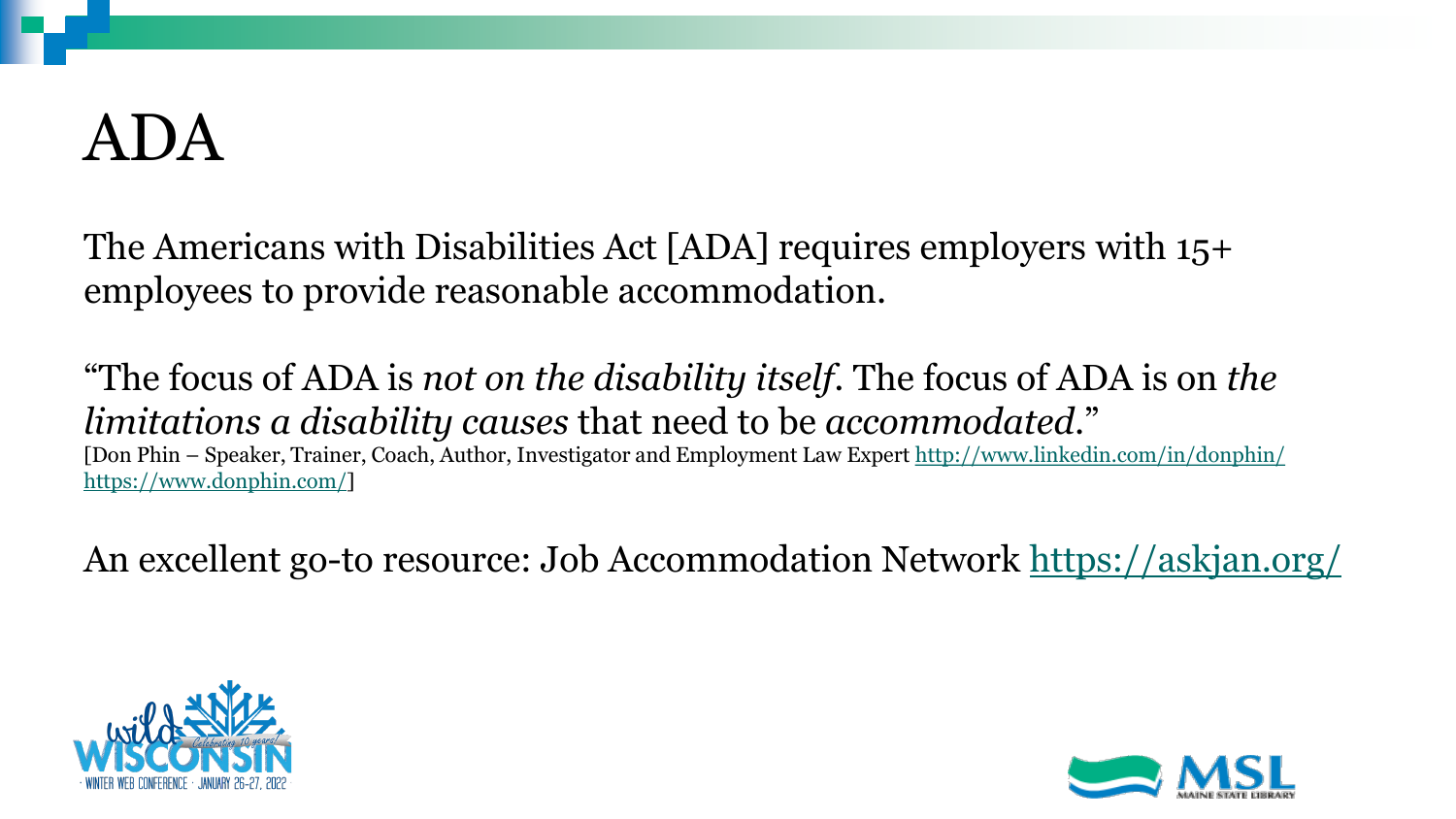# Bullying

- *"Abuse at work is the only form of abuse in America that is not yet* **taboo**."
- ◼ **"Workplace bullying is repeated, health-harming mistreatment by one or more employees of an employee: abusive conduct that takes the form of verbal abuse; or behaviors perceived as threatening, intimidating, or humiliating; work sabotage; or in some combination of the above."**

[Source:<https://workplacebullying.org/> Retrieved January 24, 2022]



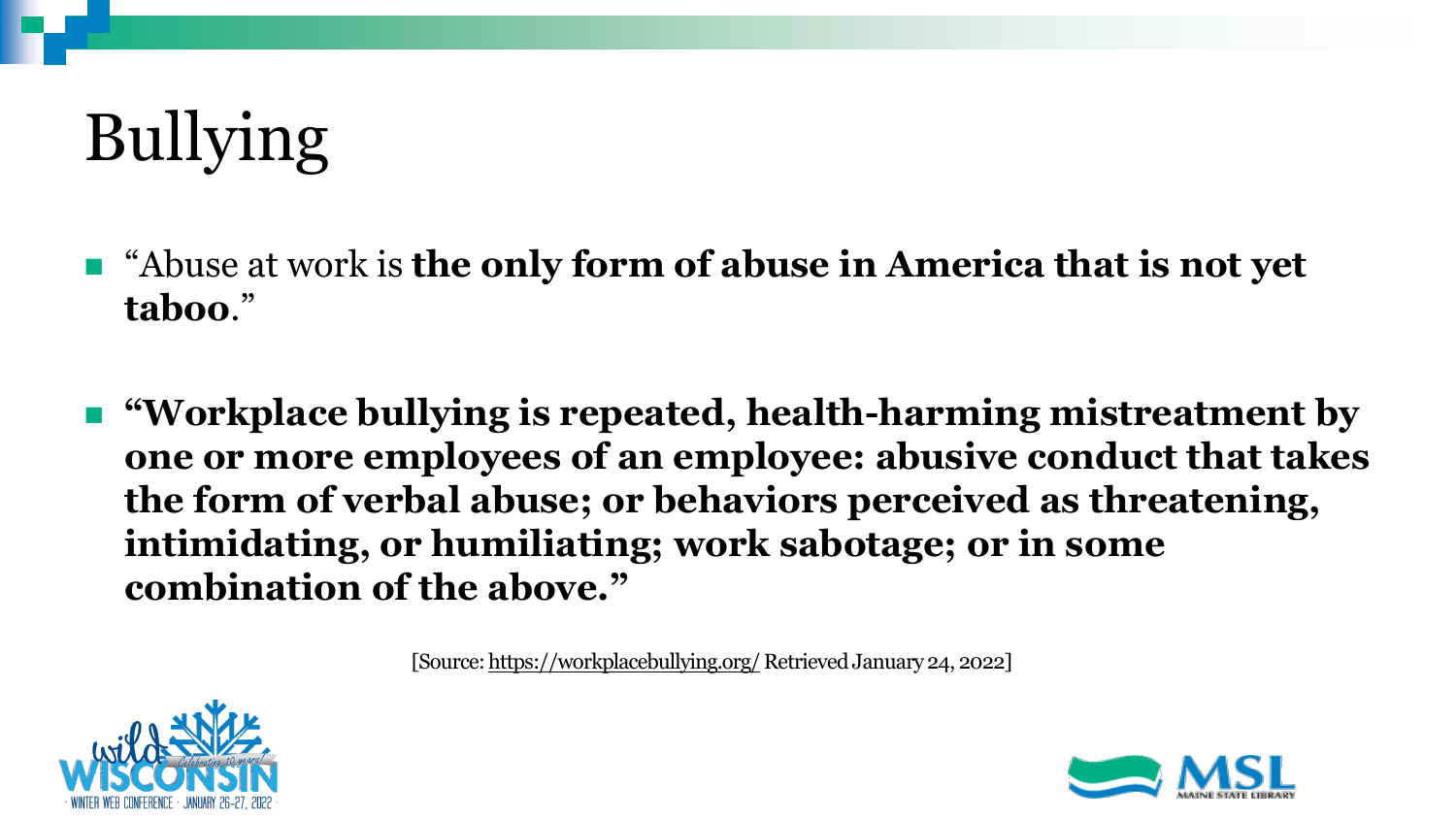#### How normalized has workplace bullying become?

 $\sqrt{ }$  30% of adult Americans are bullied at work

 $2376.3$ million workers affected **2:** 61.3 of bullying is samegender bullying

 $43\%$  of remote workers are bullied

[Source:<https://workplacebullying.org/> Retrieved January 24, 2022]



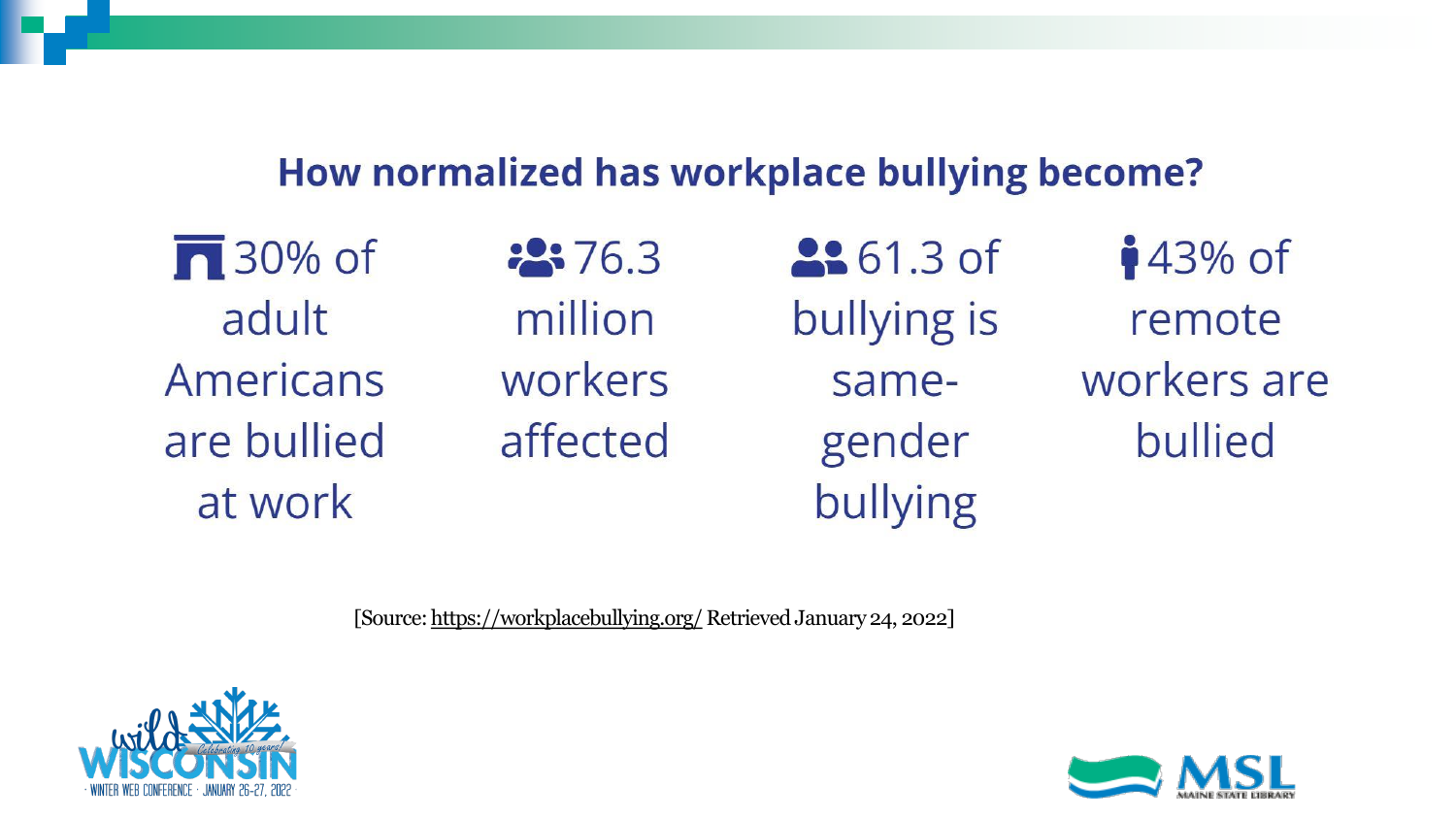# Civil Rights and Pronouns

Key recent Supreme Court finding:

*Bostock v Clayton County [June 15, 2020]*

Summary of ruling: Title VII of the Civil Rights Act of 1964 protects LGBTQ+ employees against discrimination.



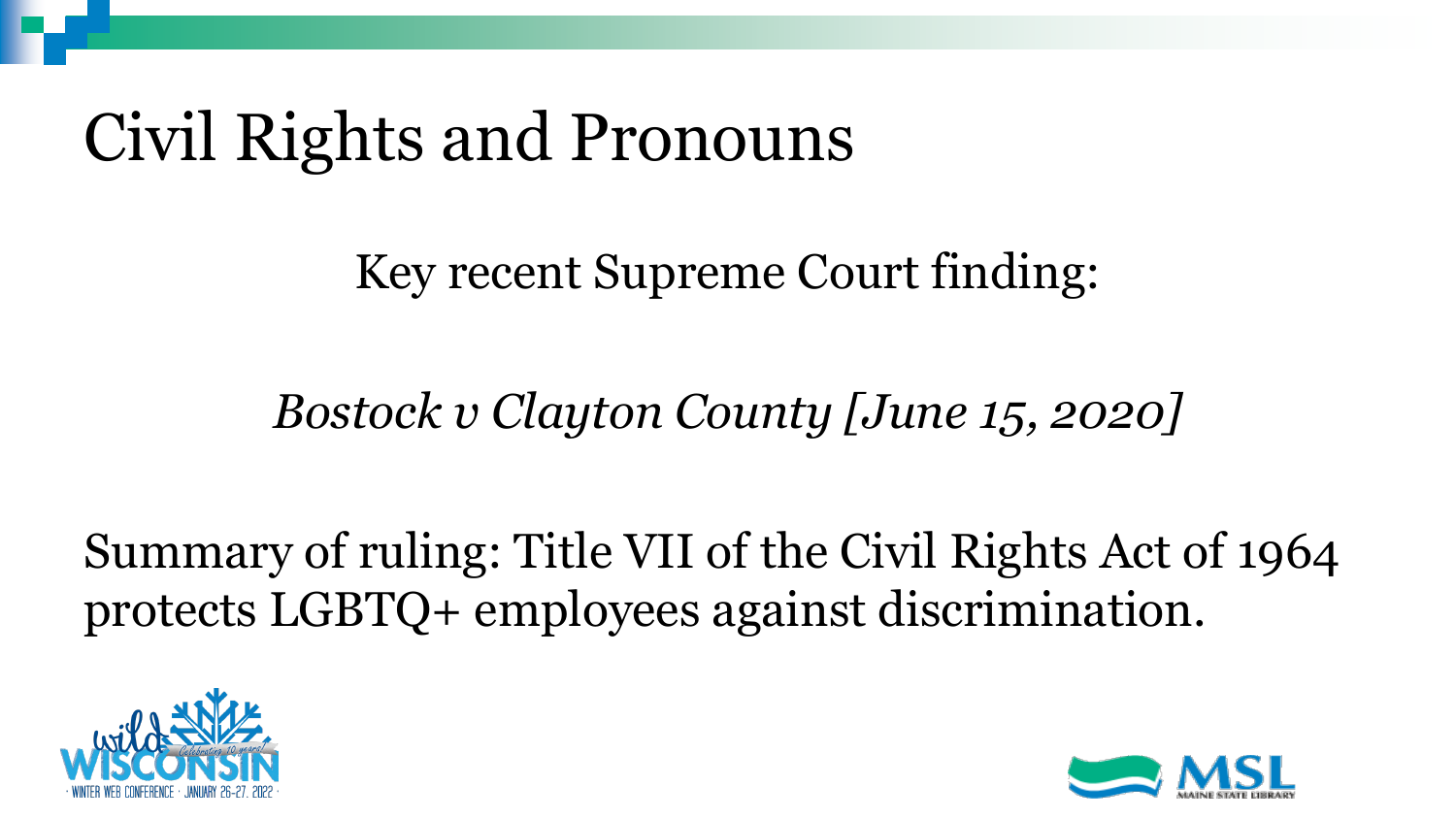# What You Can Do to Support Gender **Identity**

Give employees opportunities to use their pronouns whenever and wherever *they feel comfortable* [e.g. email signatures, Zoom meeting names, physical name tags].

More information in Resources handout



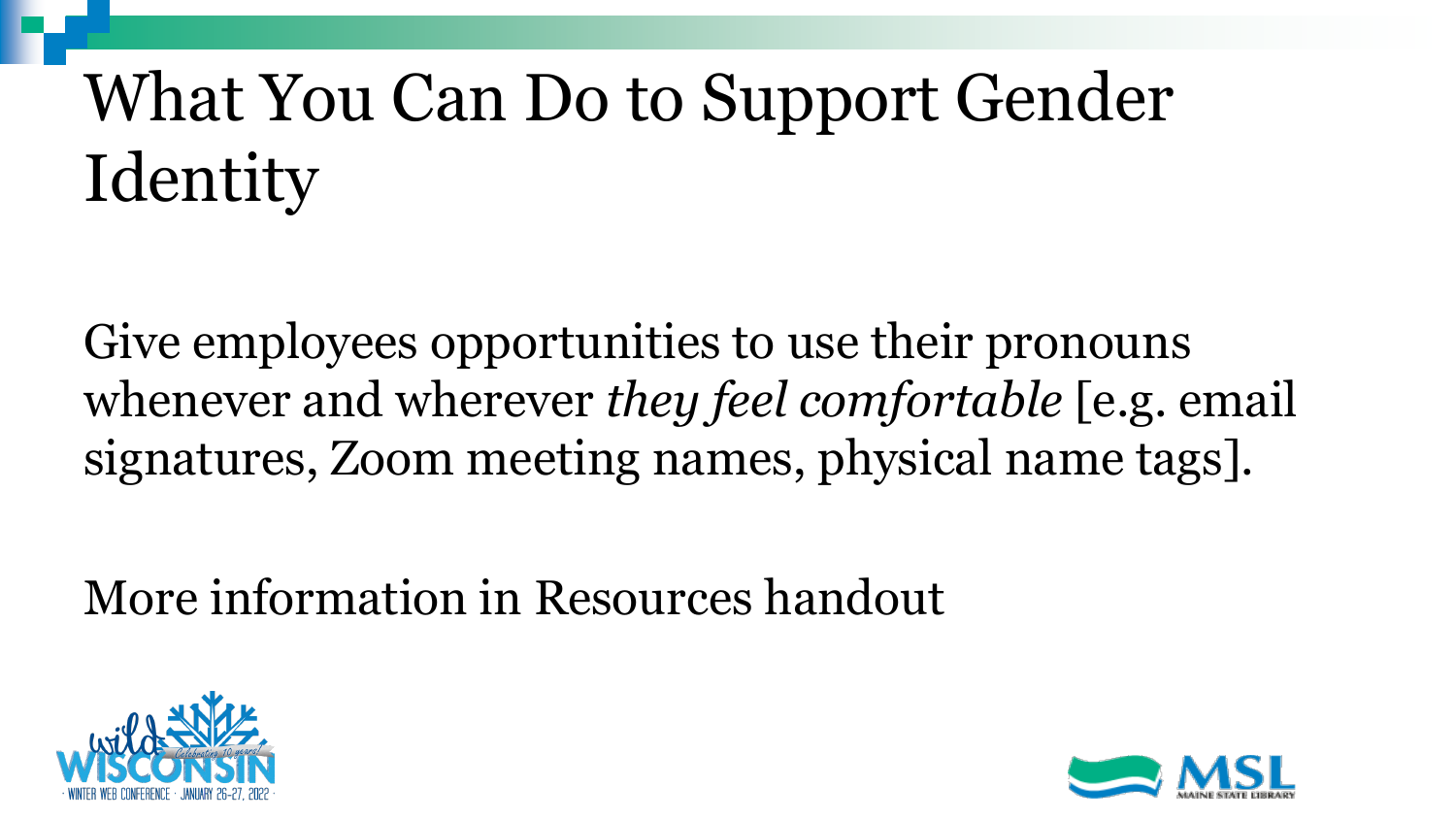**HEALTH & SAFETY** COVID-19 and Beyond



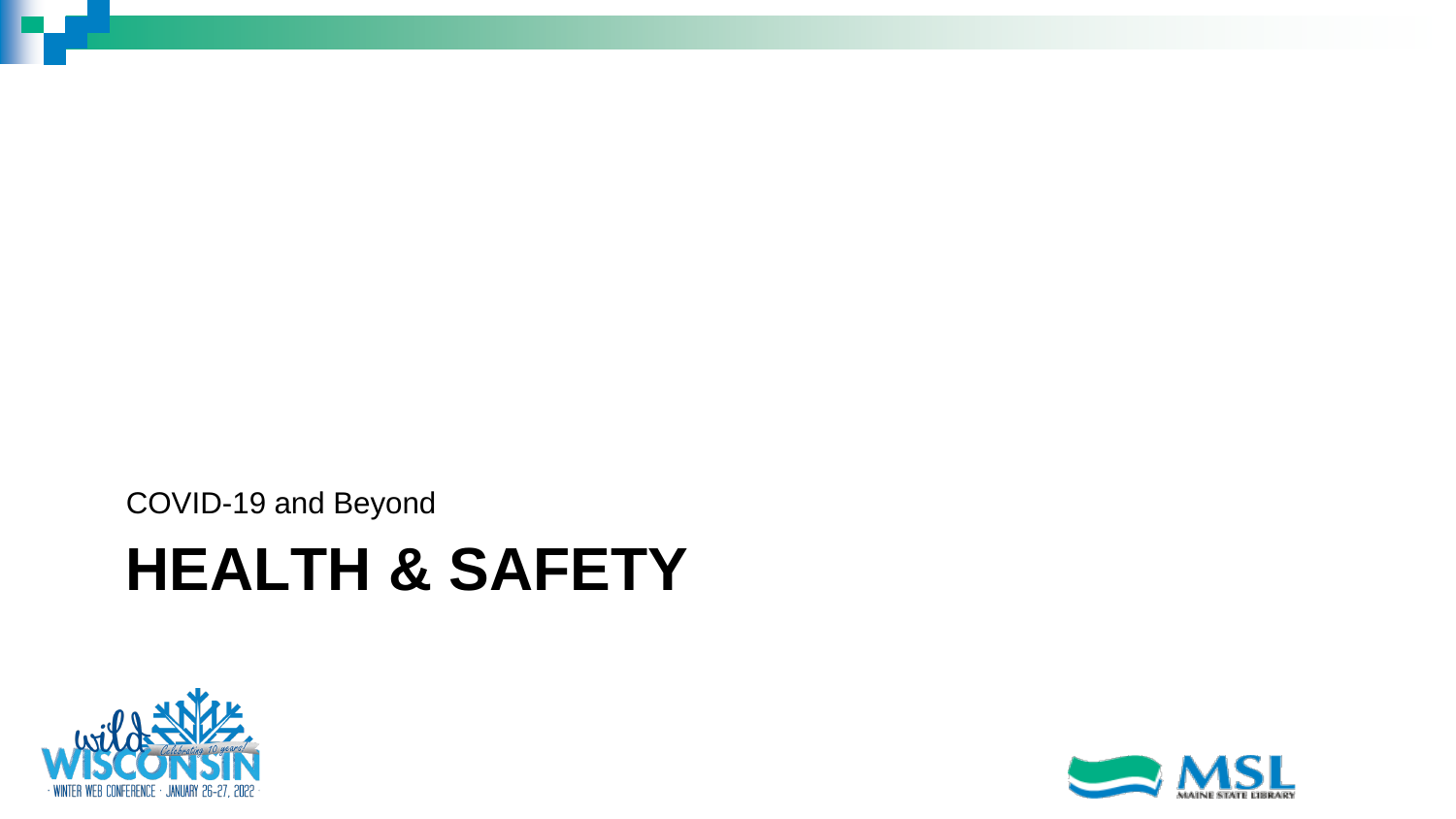# Telework

"Under the ADA, employers must take whatever steps are necessary to make sure that an accommodation is effective — absent undue hardship. Regarding telework, this can mean providing equipment, technical support, and additional accommodations."

[\[Telework Accommodation Request Flowchart. \(2022\). Retrieved 24 January 2022, from https://askjan.org/articles/Telework-](https://askjan.org/articles/Telework-Accommodation-Request-Tool.cfm)Accommodation-Request-Tool.cfm]



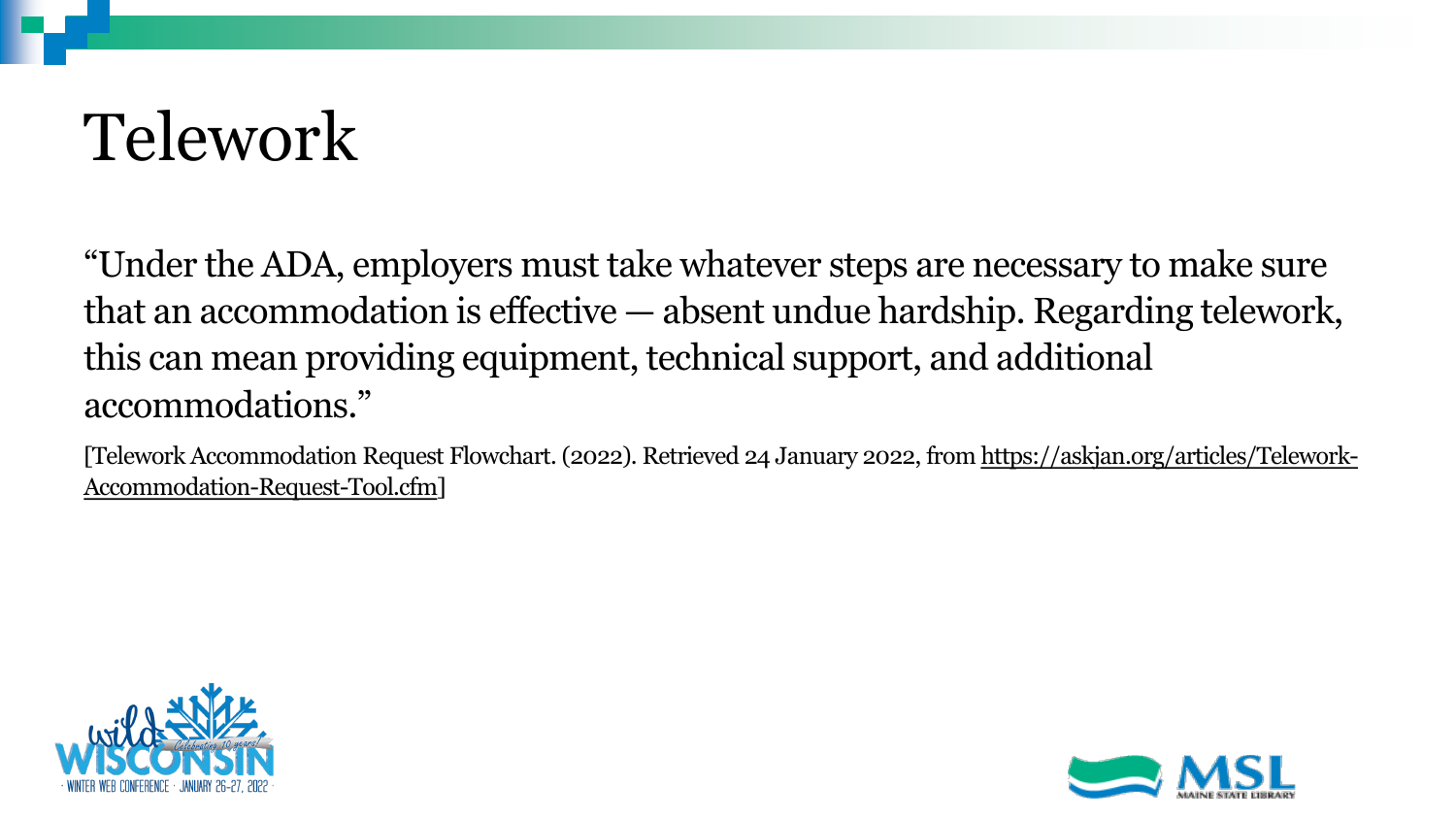# For Staff in the Building

- Protect your staff and volunteers during COVID from:
- $\square$  Disease transmission
- **□** Burnout
- $\Box$  Bullying from patrons or other staff
- Note that older staff and/or Asian Americans might be at greater risk for harassment.
- Post Behavior Policies at entrance, computer stations, staff room, and circulation/reference desks.



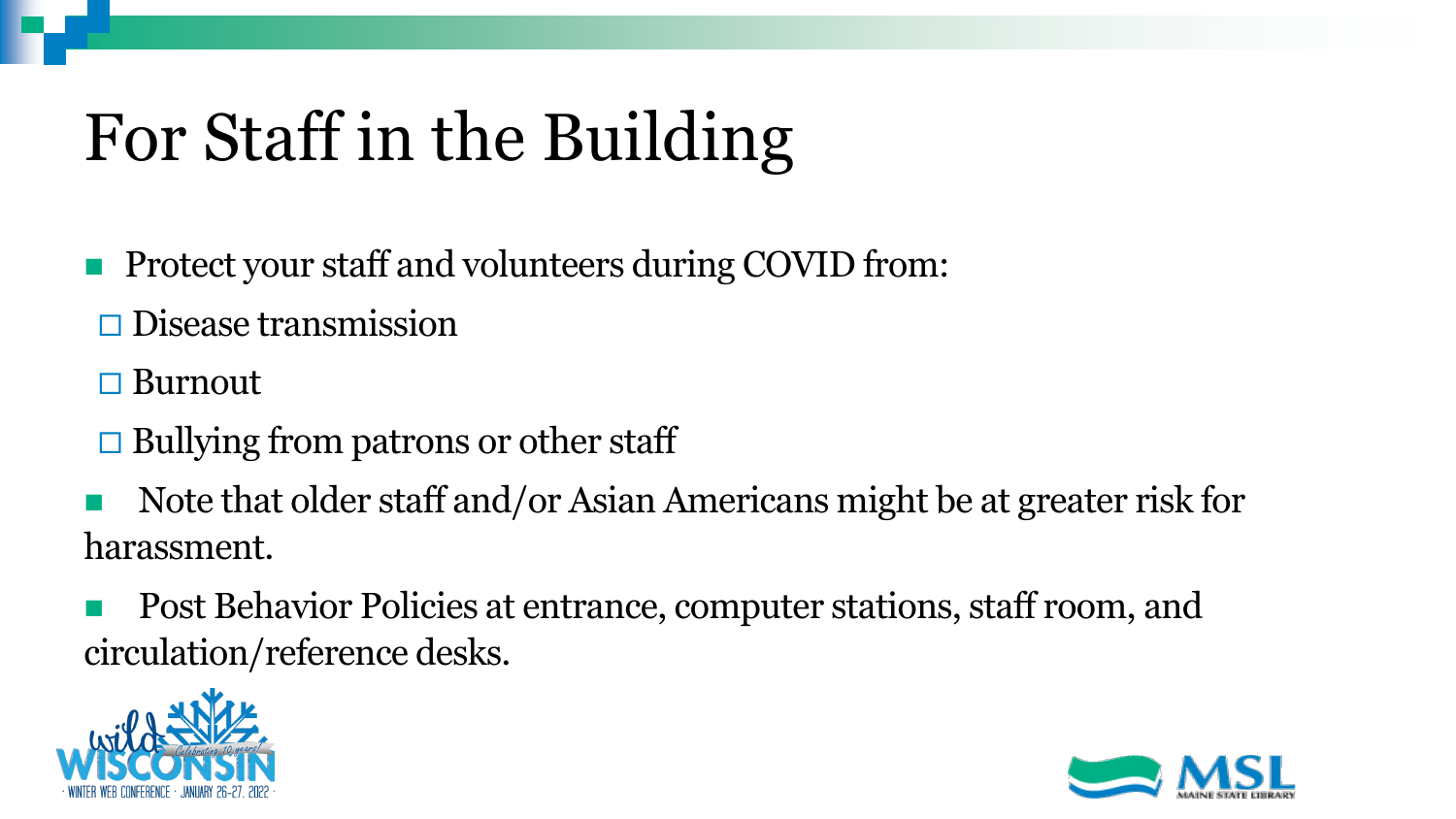# Final Thoughts

### **Spock:**

I will go with you, Captain.

#### **James T. Kirk:** No, I need you on the bridge.

#### **Spock:**

I cannot allow you to do this. It is my function aboard the ship to advise you in making the wisest decisions possible, something I firmly believe you are incapable of doing in this moment.

#### **James T. Kirk:**

You're right! What I am about to do, it doesn't make sense, it's not logical, it is a gut feeling*! I have no idea what I'm supposed to do. I only know what I can do. The Enterprise and her crew need* someone on that chair who knows what he's doing. That's not me. It's you, Spock.

*Star Trek Into Darkness*. 2013. [emphasis my own]